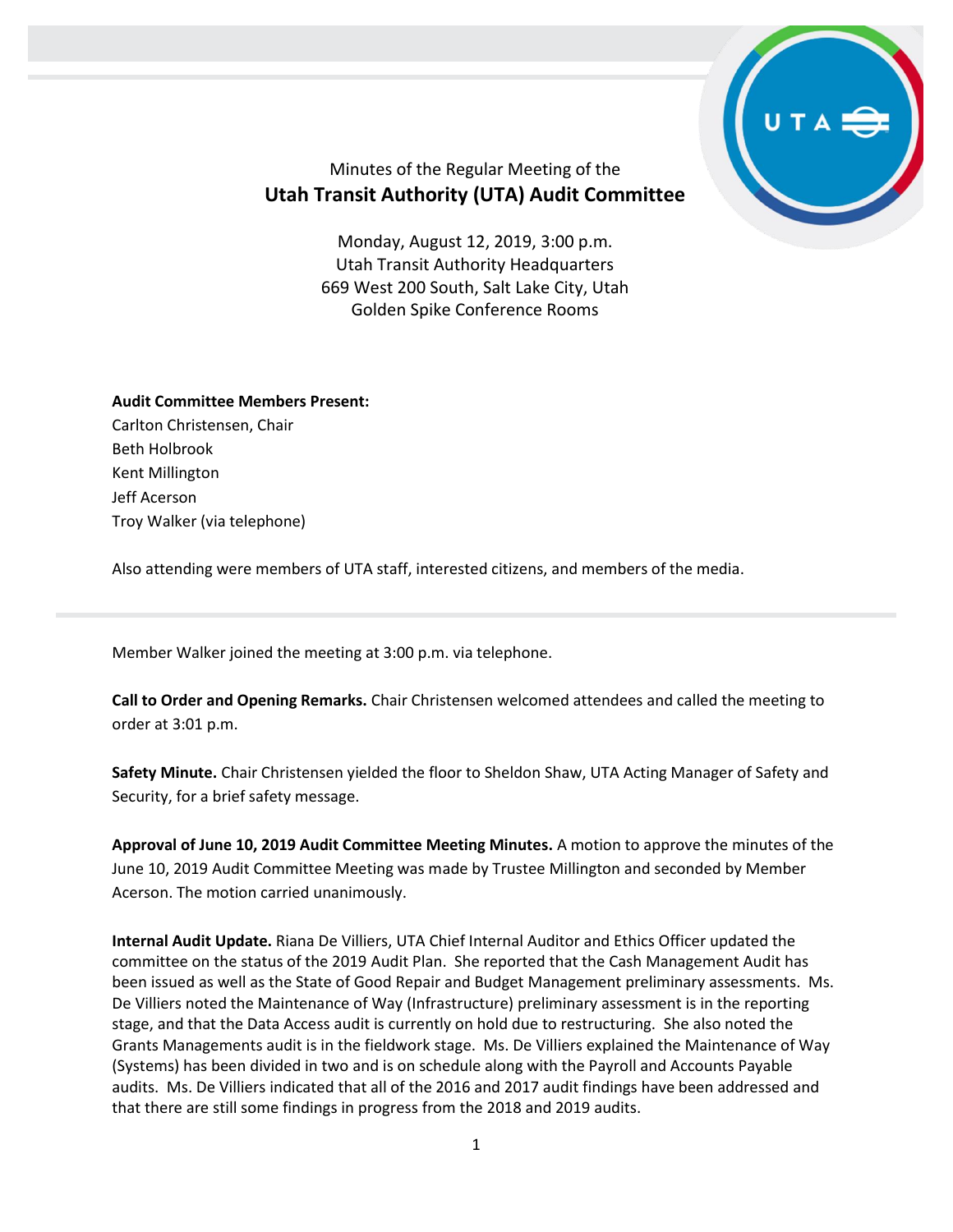Questions regarding whether or not the auditors were looking at the timeliness of drawdowns in response to a grants management comment in the Federal Monitors Report, why findings relating to van pool operations have not been addressed, and if findings regarding the National Transit Data Base were related to reporting requirements were posed by the committee and answered by Ms. De Villiers.

**Internal Audit Survey Results.** Ms. De Villiers provided the results of the Internal Audit Survey. She informed the committee of the objective of the survey and that participants remain anonymous. She also reported on how long the survey was open, the number of responses received, results of the survey, and that the survey was administered by the People Office.

Questions regarding assessment of non-compliance and staff's uncertainty of the auditor's role were posed by the committee and addressed by Ms. De Villiers.

Ms. De Villiers also provided an update of the ethics program. She reported that, upon approval by the Board, the UTA Ethics Policy was rolled out and explained to employees. She advised that as part of training all personnel will be provided with electronic copies of the policy and be expected to read and sign it, stating they are familiar with the policy. She pointed out that all administrative employees will receive classroom training in 2019 on the ethics policy and that an update will be provided to the committee at their meeting in October. Ms. De Villiers then discussed reports required by the Board and Ethics Policies, which workforce, board, and committee members are required to comply, what the due date for compliance is, and that internal audit and the Attorney General's office will review the reports.

## **Internal Audit Report Review.**

**Grants Management Preliminary Report.** Ms. De Villiers requested Brian Ledbetter, UTA Senior Internal Auditor to join her.

Mary DeLoretto, UTA Acting Chief Service Development Officer explained who the grant administrators are, of their responsibilities, and the number of grants they are currently working on.

Mr. Ledbetter shared context from the internal audit perspective, provided an overview of the scope of the preliminary assessment, and reviewed recommendations associated with governance, grant approvals, contracting and payments, drawdowns, closeouts, reviews of federal financial report and milestone progress report, grant asset tracking, and accounting. Management spoke about policies and procedures designed to address the audit findings.

Questions regarding who is responsible to review expenses submitted for drawdowns with grant applicability, who is required to identify assets, if standard operating procedures are in place to dispose of assets, the number of sub-recipients and who they may include, and whether all procurements are treated as though they may be federal procurements were posed by the committee and answered by management.

**State of Good Repair Preliminary Report.** Ms. De Villiers reminded the committee that this report was issued in July 2019, that management has not had sufficient time to